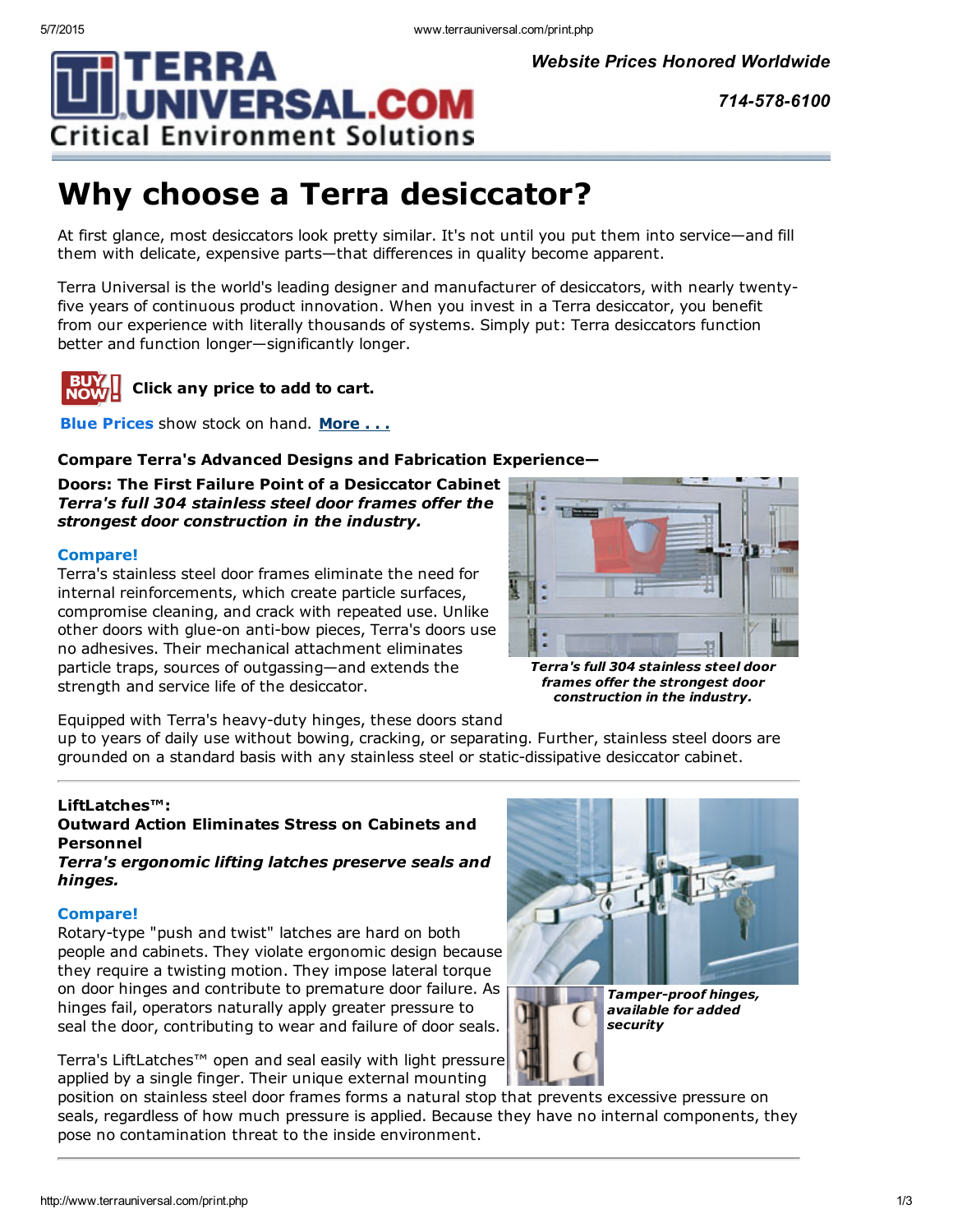#### Seals: The Barriors between Your Product and Contamination *Terra's unique one-piece gaskets seal far better, far longer.*

#### Compare!

Other cabinets use "weather stripping"-style gaskets attached with double-sided tape. These gaskets creep under long-term use. They lose resiliency and compress quickly. Because they are applied in strips, their joints separate and leak. Adhesives create outgassing problems.

Terra's one-piece "e"-profile gaskets are mechanically attached to stainless steel door frames to prevent creeping, even under heavy use. They are hollow-formed to resist compression and retain their shape. The fused corners will not separate or leak. This design shields products more effectively against

contaminants and also minimizes expensive gas leaks.

#### Full Plenum Chambers: Uniform Gas Distribution  $Terra$  *precision-manufactures plenum panels on CNC machines to assure perfect fit and precise hole placement.*

#### Compare!

Terra's standard multi-chamber desiccators include perforated plenum chambers that minimize backfill and ensure uniform gas distribution throughout all storage chambers. Gas pressurizes the plenum chamber before it enters the storage chambers. This design prevents contaminants and moisture from rushing into the rear of a chamber when a door is opened.



**One-piece design** *with fused corners eliminates leaks*

.<br>Stainless Steel Frame

One-piece aasket

Plenum chambers also contribute to the overall strength of Terra desiccators and provide the optimal mounting location for ionizing nozzles

#### **One-Piece Sealing Plate:** Increased Strength and Seal Integrity *CNCmachined sealing plates guarantee longterm seals.*

#### Compare!

All Terra desiccators feature one-piece rigid front sealing plates, fabricated by computer numerical control (CNC) routers for absolute precision. This onepiece design ensures that all door gaskets seal uniformly. Unlike cabinets with glued-on sealing panels, this plate is solvent welded to the cabinet, forming a strong, rigid structure. The one-piece design also helps keep the cabinet in alignment, no matter how many chambers it includes.



*Stress points—at hinges and latch catches—are externally reinforced by solid bars*

For additional external strength, Terra cabinets feature 6 mm x 32 mm solid bar reinforcements at all front corners.

# Stainless Steel Shelves and Shelf